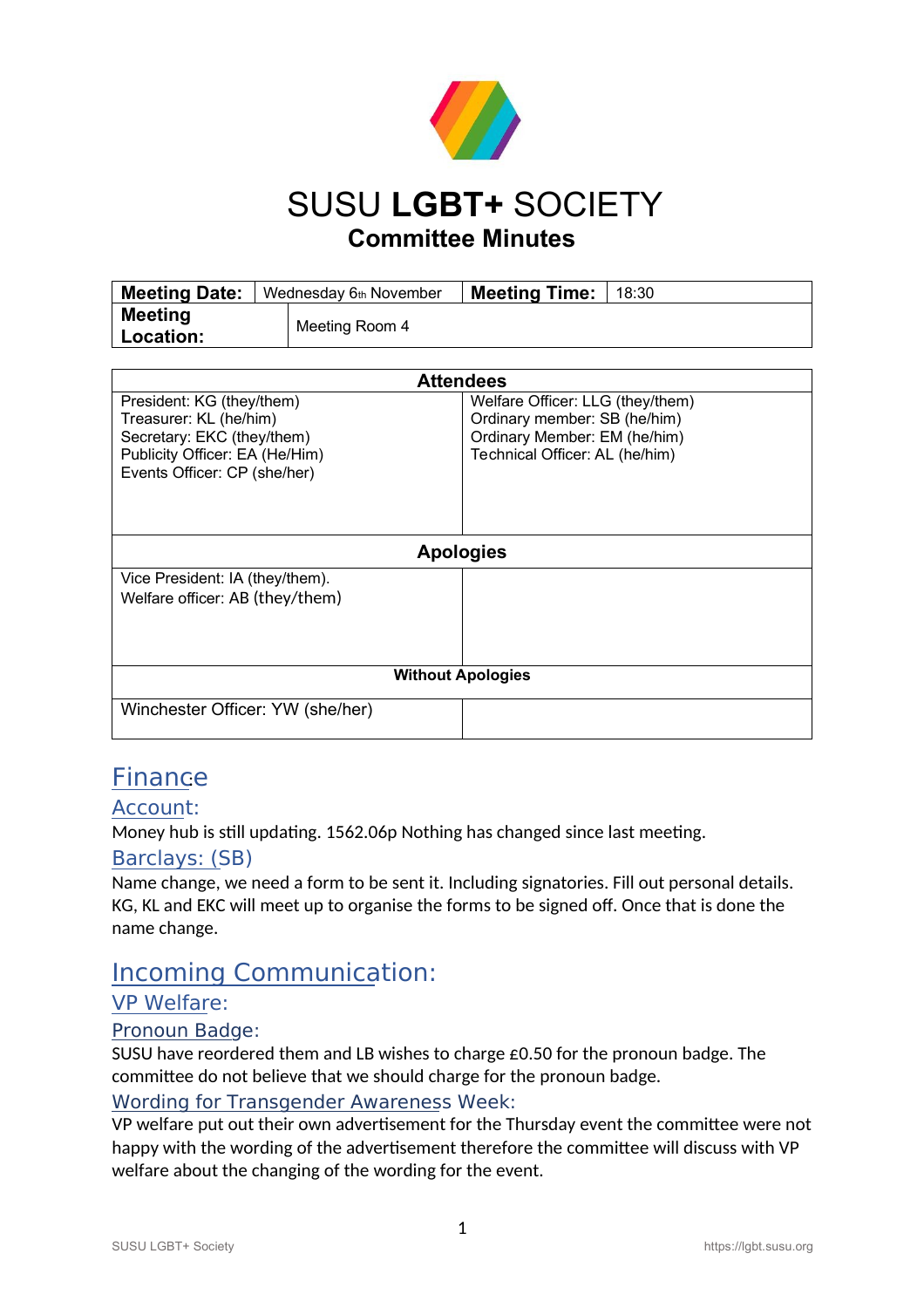

# SUSU **LGBT+** SOCIETY

#### Rainbow Night:

Happening in Transgender awareness week, an attempt was to book The Art House, but it was fully book. The new rule for booking of the Bridge is only booking out half of it, unless you have numbers. However, the committee feel that it will out transgender member of the societies, if we can only have half KG suggested that we open the Rainbow Dinner to all society members. AB suggested that once the dinner was over if the Bridge can be used, open it up for the rest of the society

#### Transport:

Transport for the TDOR vigil - SUSU said that they would provide a minibus to and from the vigil. VP-Welfare says that we can only have the minibus for one trip, however SUSU originally offered a minibus to and from the vigil. Therefore, we will be utalising the original offer of the mini bus

#### Support from VP-Welfare

Keep communicating with the Society.

#### Drag Race:

Stags have begun to show RuPaul Drag-race UK. Drag-race is a debatable topic within the LGBT+ community. The committee does not want the RuPaul Drag-race to be shown during Transgender Week of Awareness, however, the EDGE (magazine) still wishes to run the Drag Race event during Transgender awareness week. Therefore, the committee needs to speak to the EDGE to pass on the wish for it not to occur during Transgender awareness week.

*The events as discussed below are accurate to what was discussed during the committee meeting, despite some changes post committee meeting due to date mix ups* 

#### Events:

Lunches:

There will be an attempt to the upload the lunches, the week prior to the lunch.

Trans Awareness Week Event Discussion:

#### Monday: Rainbow Night 7pm.

The Rainbow Night that will occur during Transgender Awareness Week, will be a dinner for trans members of the society only. This is, however, dependent on whether depending on whether the society has full use of the Bridge. If so, the event post dinner will be open to all members of the society.

#### Tuesday: Discussion Group (Meeting Room 2)

The discussion group occurring during Transgender awareness week will be led by LLG. EKC commented that they would be able to attend with AB and KG a maybe. There was discussion of submitting questions anonymously to be asked.

#### Wednesday: TDOR Vigil 6PM

Leaving campus at 6pm. We have candles for people to hold during the vigil, KG will give them to the EM who will be able to attend the vigil on the Wednesday. There will be as previously discussed a mini bus to and from the vigil